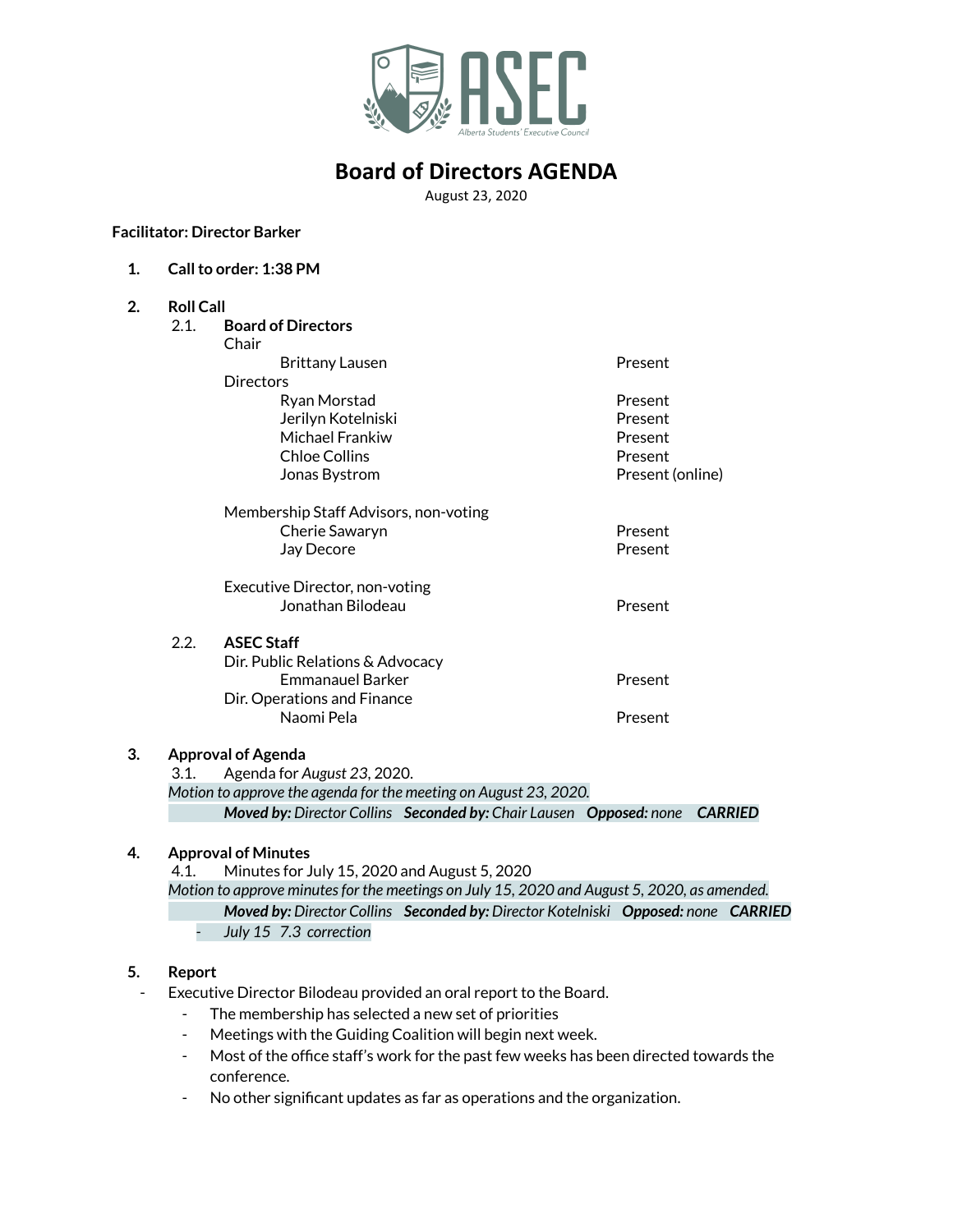

# **Board of Directors AGENDA**

### August 23, 2020

- Feedback was provided regarding the conference and the fact that all feedback from previous years has been incorporated into this conference. expressed that he is very happy with how things went.
- An HR matter was brought up by a member of the board, which will be discussed at a later point.

#### **6. Old Business**

### **7. Decision items**

#### 7.1. Approval of priorities

*Motion to approve priorities asrecommended by the membership, as presented.*

### *Moved by: Director Morstad Seconded by: Director Frankiw Opposed: none CARRIED*

- *- A member of the board expressed that they were very happy with the process ofselecting the priorities.*
- *- A suggestion was made that, in the future, it might be beneficial to inform delegates of the prioritiesselection process beforehand.*
- *- ED Bilodeau agreed and reassured the group that improvements will be made moving forward.*
- *- A comment was made regarding the addition of a new element within the conference- a Current Projectssession meant to inform studentsleaders about projectsthat are currently underway.*
- *- A point wasraised that last year's process was needed because the organization wasstarting fresh.*
- *- A comment was made that this year's process was much smoother.*
- *- A point wasraised that there has been a lot of carry-over due to member SA's having returning* delegates who have the context from last year. This may not always be the case, and so the more in  $de{phi}$  *depth process might still be beneficial if done once in a while.*
- *- Another comment was made with regardsto the fact that new staff played a role in the priorities selection processlast year, as well asthe number ofstudent delegates having been much greater.*

*Motion to approve the NWPA contract as presented.*

*Moved by: Director Collins Seconded by: Director Morstad Opposed: none CARRIED*

- *- ED Bilodeau stated that this contract isidentical to the proposal presented at the last meeting and is being brought back to the group for final approval.*
- *- The group had a few questionsthat were addressed by ED Bilodeau regarding the term of the contract, our ability to finance it, and other details.*

#### 7.3. New lease Executive Director Bilodeau

*Motion to approve the lease for a new office space as presented.*

*Moved by: Director Frankiw Seconded by: Chair Lausen Opposed: none CARRIED*

- *- ED Bilodeau provided context with regardsto the new office space and hisstrategy moving forward.*
- *- Questions were raised regarding the term of the lease, parking, and otherspecifics.*

Facilitator moved to adjourn until 2:20pm in order for ED Bilodeau to obtain more information regarding the term of *the lease.*

7.2. NWPA Contract Executive Director Bilodeau